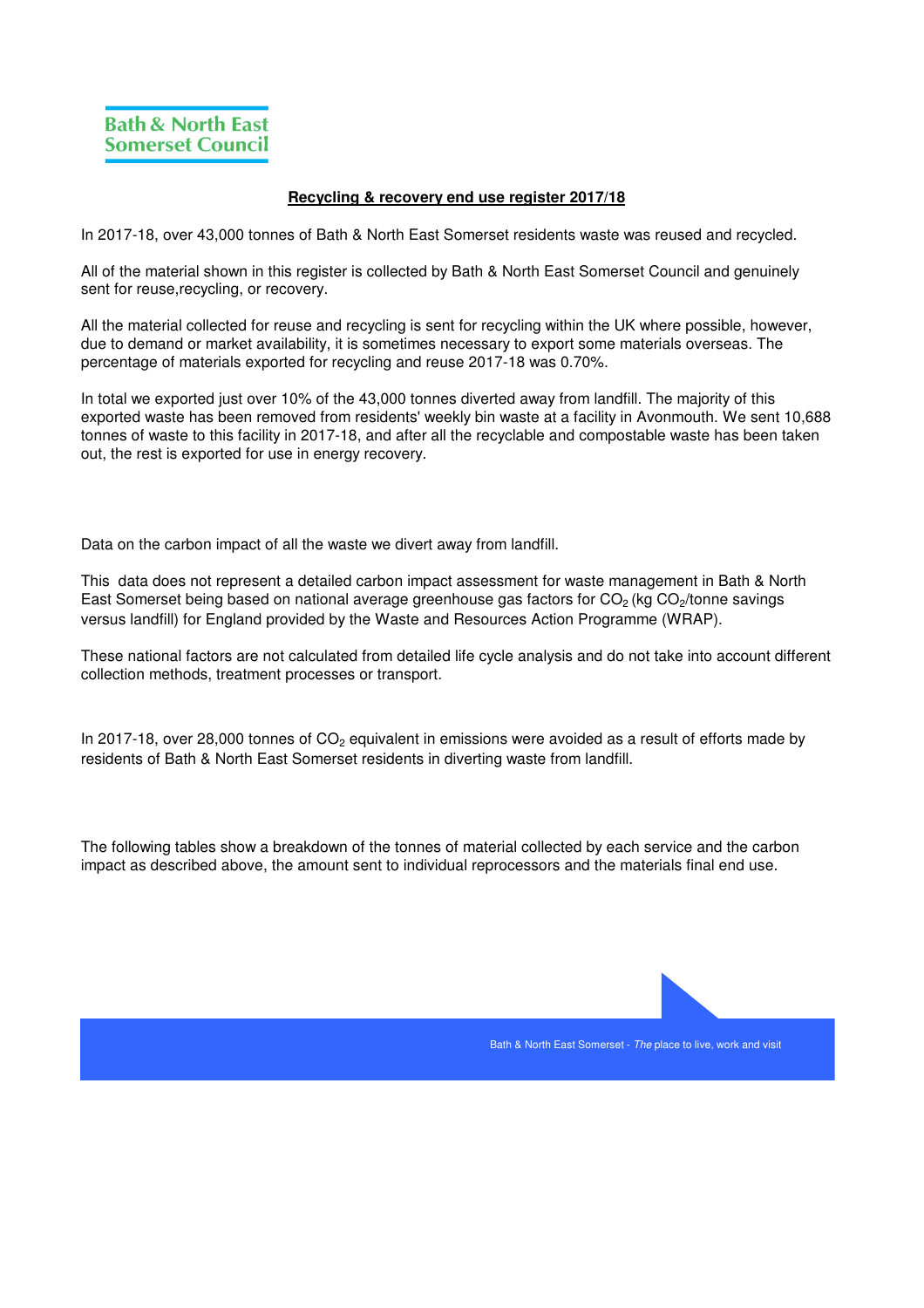## **NB. The following represents only the Household Waste (also including C&D waste) diverted from landfill in Bath & North East Somerset**

| <b>KERBSIDE</b><br><b>COLLECTIONS</b> | <b>RECYCLED</b><br>(TONNES) | <b>ENERGY</b><br><b>RECOVERY</b><br>(TONNES) | <b>REUSED</b><br>(TONNES) | <b>CARBON SAVED</b><br>(TONNES CO <sub>2</sub><br><b>EQUIVALENT)</b> | <b>COLLECTION</b><br><b>CONTRACTOR</b>       | <b>REPROCESSOR</b>                                                                                                 | <b>EXPORTED</b><br>(TONNES) | <b>END USE</b>                                                                                                           |
|---------------------------------------|-----------------------------|----------------------------------------------|---------------------------|----------------------------------------------------------------------|----------------------------------------------|--------------------------------------------------------------------------------------------------------------------|-----------------------------|--------------------------------------------------------------------------------------------------------------------------|
| <b>Aluminium Foil</b>                 | 0.00                        | 0.00<br>0.00                                 | 0.00<br>0.00              | 0.00<br>0                                                            | Kier/Banes<br>Kier/Banes                     | Novelis UK Ltd., Warrington<br>Novelis UK Ltd., Warrington                                                         | 0.00<br>0.00                | Remelted for production of new aluminium cans                                                                            |
| <b>Aluminium Cans</b>                 |                             | 0.00                                         | 0.00                      | $\pmb{0}$                                                            | Kier/Banes                                   | Sita / Suez Avonmouth,<br>Avonmouth Resource Park,<br>Merebank Road, Off Kings<br>Weston Road, Bristol BS11<br>9FG | 0.00                        | Reprocessed into new products                                                                                            |
|                                       | 105.46                      | 0.00                                         | 0.00                      | 977.25                                                               | Kier/Banes                                   | PURE, Warwick road,<br>Ettington, Stratford Upon Avon<br>CV37 7PN                                                  | 0.00                        | Reprocessed into new products                                                                                            |
|                                       |                             | 0.00                                         | 0.00                      | $\pmb{0}$                                                            | Kier/Banes                                   | Morris Metals, Cowbridge,<br>South Glamorgan                                                                       | 0.00                        | Used in new steel products                                                                                               |
| <b>Steel Cans</b>                     |                             | 0.00                                         | 0.00                      | 0                                                                    | Kier/Banes                                   | Sita / Suez Avonmouth,<br>Avonmouth Resource Park.<br>Merebank Road, Off Kings<br>Weston Road, Bristol BS11<br>9FG | 0.00                        | Reprocessed into new products                                                                                            |
|                                       | 591.50                      | 0.00                                         | 0.00                      | 1064.22                                                              | Kier/Banes                                   | PURE, Warwick road,<br>Ettington, Stratford Upon Avon<br>CV37 7PN                                                  | 0.00                        | Reprocessed into new products                                                                                            |
| <b>Car Batteries</b>                  | 4.74                        | 0.00                                         | 0.00                      | 2.67                                                                 | Kier/Banes                                   | G&P Batteries, Darlaston,<br><b>West Midlands</b>                                                                  | 0.00                        | Separated into fractions and reprocessed into new<br>batteries or reused as raw materials ie. Scrap metal<br>and plastic |
|                                       | 3,091.87                    | 0.00                                         | 0.00                      | 2764.75                                                              | Kier/Banes                                   | D S Smith Recycling, Avon Mil<br>Lane, Bristol                                                                     | 0.00                        | Reprocessed into new cardboard                                                                                           |
| Cardboard                             | 0.00                        | 0.00                                         | 0.00                      | 0                                                                    | Kier/Banes                                   | Edwards Recycling, The<br>Recycling Centre, Essex<br>LG11 0JD                                                      | 0.00                        | Reprocessed into new cardboard                                                                                           |
| <b>Clothing &amp; Footwear</b>        | 157.03                      | 0.00                                         | 0.00                      | 318.45                                                               | Kier/Banes                                   | Wilcox reclamers, Beldray<br>Road Bilston w.m. WV14 7NH                                                            | 141.33                      | Exported to Africa, Eastern Europe and Indian sub-<br>continent                                                          |
| <b>Engine Oil</b>                     | 1.84                        | 0.00                                         | 0.00                      | 1.33                                                                 | Kier/Banes                                   | Eco-Oil Ltd, Newport, South<br>Wales                                                                               | 0.00                        | Reprocessed into low -grade fuel oil for asphalt plants<br>and generators                                                |
| Food Waste                            | 5,461.47                    | 0.00                                         | 0.00                      | 2672.16                                                              | Kier/Banes                                   | GENeco, Wessex Water<br>Composting Facility,<br>Avonmouth                                                          | 0.00                        | Composted by anearobic digestion for use on farmland                                                                     |
| <b>Fridges &amp; Freezers</b>         | 16.08                       | 0.00                                         | 0.00                      | 10.55                                                                | Bath & North East Somerset<br>Council        | Sims, Gatton Road, Bristol BS2<br>9SH                                                                              | 0.00                        | Degassed and broken up into separate components<br>for recycling                                                         |
|                                       | 3,673.48                    | 0.00                                         | 0.00                      | 997.35                                                               |                                              | RM Penny. On farm<br>composting at Green Ore                                                                       | 0.00                        | Composted for agricultural use on site                                                                                   |
| <b>Garden Waste</b>                   | 2,111.26                    | 0.00                                         | 0.00                      | 573.21                                                               | Bath & North East Somerset<br>Council        | Phoenix Green Solutions<br>Mayshill Industrial Estate<br>Frampton Cotterell<br>South Glos<br><b>BS36 2NS</b>       | 0.00                        | Reprocessed into usuable compost                                                                                         |
|                                       | 0.00                        | 0.00                                         | 0.00                      | 0                                                                    |                                              | Viridor Waste Ltd, Composting<br>facility at Castle Cary                                                           | 0.00                        |                                                                                                                          |
|                                       | 2,521.24                    | 0.00                                         | 0.00                      | 588.49                                                               | Kier                                         | Recresco, Unit 60, Springvale<br>Industrial Estate, Cwmbran<br><b>NP44 5BE</b>                                     | 0.00                        | Reprocessed into new bottles and jars                                                                                    |
| <b>Mixed Glass</b>                    | 2,754.12                    | 0.00                                         | 0.00                      | 642.85                                                               | Banes                                        | URM (UK)Ltd, 49 Ludgate<br>Crescent, Langthwaite<br>Business Park, South Kirkby,<br>WF9 3NR                        | 0.00                        | Reprocessed into new bottles and jars                                                                                    |
| <b>Household Batteries</b>            | 9.27                        | 0.00                                         | 0.00                      | 5.22                                                                 | Kier/Banes                                   | G&P Batteries, Darlaston,<br><b>West Midlands</b>                                                                  | 0.00                        | Separated into fractions and reprocessed into new<br>batteries or reused as raw materials ie. Scrap metal<br>and plastic |
| <b>Paper/Mixed paper</b>              | 3,640.25                    | 0.00                                         | 0.00                      | 2950.47                                                              | Kier                                         | Palm Paper, Saddlebow<br>Paper Mill Poplar Ave, Kings<br>Lynn. Norfolk PE34 3AL                                    | 0.00                        | Reprocessed into 100% recycled paper for newsprint                                                                       |
|                                       | 772.09                      | 0.00                                         | 0.00                      | 938.11                                                               | Kier                                         | PURE, Warwick road,<br>Ettington, Stratford Upon Avon<br><b>CV37 7PN</b>                                           | 0.00                        | Reprocessed into new products                                                                                            |
| <b>Mixed Plastics</b>                 | 930.81                      | 0.00                                         | 0.00                      | 1130.96                                                              | Banes                                        | J & A Young (Jayplas), Unit<br>15, Saxon Way, Oakley Hay<br>Industrial Estate, Corby NN18<br>9EX                   | 0.00                        | Reprocessed into new products                                                                                            |
| <b>Toner Cartridges</b>               | 2.86                        | 0.00                                         | 0.00                      | 0.00                                                                 | Kier/Banes                                   | Safetycleen, 202, Longmead<br>Road Bristol BS16 7FG                                                                | 0.00                        | Re-filled and re-used, or recycled.                                                                                      |
| <b>Small WEEE</b>                     | 54.78                       | 0.00                                         | 0.00                      | 81.16                                                                | Kier/Banes                                   | Sims, Gatton Road, Bristol<br>BS2 9SH                                                                              | 0.00                        | Individual components recycled                                                                                           |
| <b>BRING BANKS</b>                    | <b>RECYCLED</b><br>(TONNES) | <b>ENERGY</b><br><b>RECOVERY</b><br>(TONNES) | <b>REUSED</b><br>(TONNES) | <b>CARBON SAVED</b><br>(TONNES CO <sub>2</sub><br><b>EQUIVALENT)</b> | <b>COLLECTION</b><br><b>CONTRACTOR</b>       | <b>REPROCESSOR</b>                                                                                                 | <b>EXPORTED</b><br>(TONNES) | <b>END USE</b>                                                                                                           |
| Paper - Books                         | 0.00<br>0.00                | 0.00<br>0.00                                 | 4.04<br>5.54              | 0.00                                                                 | Oxfam                                        | Oxfam                                                                                                              | 0.00                        | Sold in charity shops, if not sold recycled by Precycle                                                                  |
|                                       | 0.00                        | 0.00                                         | 4.53                      | 0.00<br>27.11                                                        | <b>British Heart Foundation</b><br>Traid     | <b>British Heart Foundation</b><br>Lawrence M Barry & Co                                                           | 0.00<br>4.53                | Sold in charity shops, if not sold recycled<br>Sold in charity shops or sent abroad to Africa and<br>Eastern Europe      |
|                                       | 0.00                        | 0.00                                         | 3.76                      | 22.51                                                                | Green World Recycling                        | Green World Recycling                                                                                              | 3.76                        | Majority sent abroad to Eastern Europe if unsuitable<br>then recycled                                                    |
| <b>Textiles</b>                       | 0.00<br>0.00                | 0.00<br>0.00                                 | 10.77<br>3.54             | 64.48<br>21.22                                                       | Bag it Up<br><b>British Heart Foundation</b> | Bag it Up<br><b>British Heart Foundation</b>                                                                       | 10.77<br>0.00               | Majority sent abroad, if unsuitable then recycled<br>Sold in charity shops or recycled by local rag merchan              |
|                                       | 0.00                        | 0.00                                         | 11.13                     | 66.64                                                                | Planet Aid                                   | Planet Aid                                                                                                         | 11.13                       | Majority sent abroad, if unsuitable then recycled                                                                        |
| <b>Shoes/Textiles</b>                 | 0.00                        | 0.00                                         | 8.59                      | 17.42                                                                | Soex                                         | Soex                                                                                                               | 8.59                        | Majority sent abroad, if unsuitable then recycled                                                                        |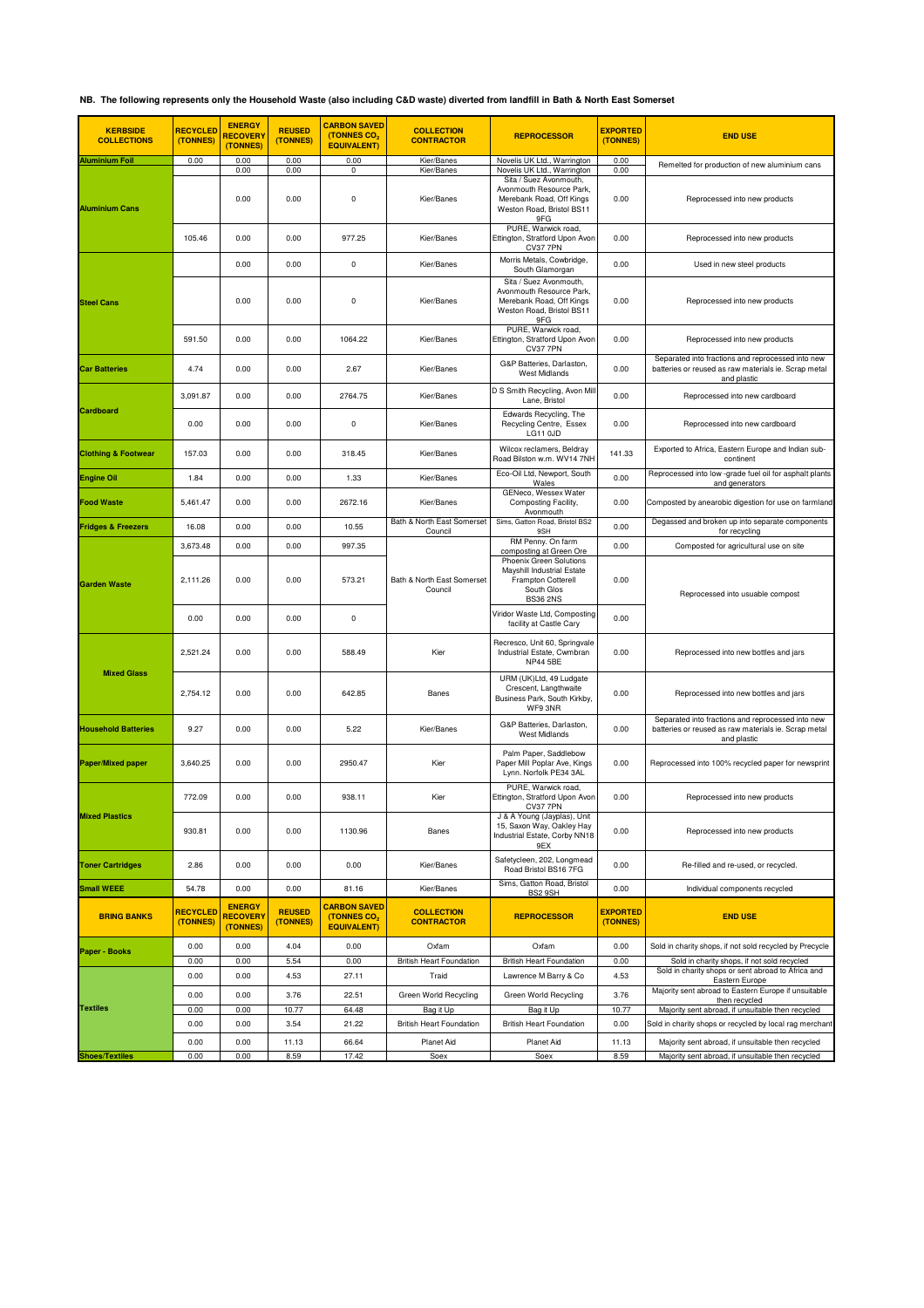| <b>RECYCLING CENTRES</b>                  | <b>RECYCLED</b><br>(TONNES) | <b>ENERGY</b><br><b>RECOVERY</b><br>(TONNES) | <b>REUSED</b><br>(TONNES) | <b>CARBON SAVED</b><br>(TONNES CO <sub>2</sub><br><b>EQUIVALENT)</b> | <b>COLLECTION</b><br><b>CONTRACTOR</b>             | <b>REPROCESSOR</b>                                                                                           | <b>EXPORTED</b><br>(TONNES) | <b>END USE</b>                                                                                                             |
|-------------------------------------------|-----------------------------|----------------------------------------------|---------------------------|----------------------------------------------------------------------|----------------------------------------------------|--------------------------------------------------------------------------------------------------------------|-----------------------------|----------------------------------------------------------------------------------------------------------------------------|
| <b>Bicycles</b>                           | 0.00                        | 0.00                                         | 0.00                      | 0.00                                                                 |                                                    | Jole Rider, local charity                                                                                    | 0.00                        | Reconditioned for reuse                                                                                                    |
| <b>Bric-a-brac</b>                        | 0.00                        | 0.00                                         | 4.90                      | 0.00                                                                 |                                                    | Shaw Trust, local charity                                                                                    | 0.00                        | Sold on for reuse                                                                                                          |
| <b>Books</b>                              | 0.00                        | 0.00                                         | 37.44                     | 0.00                                                                 |                                                    | <b>British Heart Foundation</b><br>PURE, Warwick road.                                                       | 0.00                        | Sold on in shops for reuse                                                                                                 |
|                                           | 5.98                        | 0.00                                         | 0.00                      | 23.7                                                                 | Kier                                               | Ettington, Stratford Upon Avon<br><b>CV37 7PN</b>                                                            | 0.00                        | Reprocessed into new products                                                                                              |
| <b>Mixed Cans</b>                         | 7.91                        | 0.00                                         | 0.00                      | 31.36                                                                | Kier/Banes                                         | J & A Young (Jayplas), Unit<br>15, Saxon Way, Oakley Hay<br>Industrial Estate, Corby NN18<br>9EX             | 0.00                        | Reprocessed into new products                                                                                              |
| <b>Car Batteries</b>                      | 28.85                       | 0.00                                         | 0.00                      | 16.24                                                                |                                                    | G&P Batteries, Darlaston, West Midlands                                                                      | 0.00                        | Separated into fractions and reprocessed into new<br>batteries or reused as raw materials ie. Scrap metal<br>and plastic   |
| Cardboard                                 | 639.68                      | 0.00                                         | 0.00                      | 572                                                                  | Bath & North East Somerset<br>Council<br>&<br>Kier | Newport Paper Company<br>Aston House, 3 Springfield<br>Industrial Estate, Newport,<br>Shropshire, TF10 7NB   | 0.00                        | Reprocessed into new cardboard                                                                                             |
| <b>Clothing</b>                           | 0.00                        | 0.00                                         | 249.81                    | 1495.61                                                              | Kier                                               | Wilcox reclamers, Beldray<br>Road Bilston w.m. WV14 7NH                                                      | 224.83                      | Exported to Africa, Eastern Europe and Indian sub-<br>continent                                                            |
| <b>Food Waste</b>                         | 19.01                       | 0.00                                         | 0.00                      | 9.30                                                                 | Bath & North East Somerset<br>Council              | GENeco, Wessex Water<br>Composting Facility,<br>Avonmouth                                                    | 0.00                        | Composted by anearobic digestion for use on farmland                                                                       |
| Footwear                                  | 0.00                        | 0.00                                         | 29.70                     | 0.00                                                                 |                                                    | European Recycling Company                                                                                   | 29.70                       | Exported to developing countries for reuse                                                                                 |
| <b>Engine Oil</b>                         | 16.24                       | 0.00                                         | 0.00                      | 11.78                                                                |                                                    | West Oils Environmental, Gloucester                                                                          | 0.00                        | Reprocessed into low -grade fuel oil for asphalt plants<br>and generators                                                  |
| <b>Fluorescent Tubes</b>                  | 3.05                        | 0.00                                         | 0.00                      | 0.00                                                                 |                                                    | Mercury Recycling Ltd, Manchester                                                                            | 0.00                        | Seperated into component fractions and recycled                                                                            |
| <b>Fridges &amp; Freezers</b>             | 207.08                      | 0.00                                         | 0.00                      | 135.85                                                               |                                                    | Sims                                                                                                         | 0.00                        | Degassed and broken up into separate components<br>for recycling                                                           |
| <b>Furniture</b>                          | 0.00                        | 0.00                                         | 1.78                      | 1.64                                                                 | Bath & North East Somerset<br>Council              | Bath & North East Somerset<br>Council                                                                        | 0.00                        | Sold on for reuse at low prices to people on low<br>incomes                                                                |
|                                           | 8.16                        | 0.00                                         | 0.00                      | 2.22                                                                 |                                                    | RM Penny. On farm<br>composting at Green Ore                                                                 | 0.00                        | Composted for agricultural use on site                                                                                     |
|                                           | 1,150.18                    | 0.00                                         | 0.00                      | 312.27                                                               | Bath & North East Somerset                         | Viridor Waste Ltd, Composting<br>facility at Caste Cary                                                      | 0.00                        |                                                                                                                            |
| <b>Garden Waste</b>                       | 4,581.19                    | 0.00                                         | 0.00                      | 1243.79                                                              | Council                                            | Phoenix Green Solutions<br>Mayshill Industrial Estate<br>Frampton Cotterell<br>South Glos<br><b>BS36 2NS</b> | 0.00                        | Reprocessed into usuable compost                                                                                           |
| Engine Oil                                | 0.00                        | 0.00                                         | 11.39                     | 0.00                                                                 |                                                    | Environmental Concern Limited, Birmingham                                                                    | 0.00                        | Reuse if returnable otherwise materials are recycled                                                                       |
|                                           | 108.15                      | 0.00                                         | 0.00                      | 25.24                                                                | Kier                                               | Recresco, Unit 60, Springvale<br>Industrial Estate, Cwmbran<br><b>NP44 5BE</b>                               | 0.00                        | Reprocessed into new bottles and jars                                                                                      |
| <b>Mixed Glass</b>                        | 122.14                      | 0.00                                         | 0.00                      | 28.51                                                                | Banes                                              | URM (UK)Ltd, 49 Ludgate<br>Crescent, Langthwaite<br>Business Park, South Kirkby,<br>WF9 3NR                  | 0.00                        | Reprocessed into new bottles and jars                                                                                      |
| <b>Electricals - White goods</b>          | 12.96                       | 0.00                                         | 0.00                      | 16.4                                                                 |                                                    | SIMS Group Uk                                                                                                | 0.00                        | Broken down into separate components for recycling                                                                         |
| <b>Electricals - Small mixed</b><br>goods | 654.14                      | 0.00                                         | 0.00                      | 969.17                                                               |                                                    | SIMS Group Uk                                                                                                | 0.00                        | Broken down into separate components for recycling                                                                         |
| Paper                                     | 347.03                      | 0.00                                         | 0.00                      | 281.27                                                               | Kier                                               | Palm Paper, Saddlebow<br>Paper Mill Poplar Ave, Kings<br>Lynn. Norfolk PE34 3AL                              | 0.00                        | Reprocessed into 100% recycled paper for newsprint                                                                         |
| Plasterboard / Gypsum                     | 102.56                      | 0.00                                         | 0.00                      | 14.24                                                                |                                                    | Viridor (Commercial Recycling) Southwood, Evercreech BA4<br>6LX                                              | 0.00                        | Shredded and either sent for use in either manufacture<br>of new plasterboard or cement                                    |
| <b>based products</b>                     | 229.74                      | 0.00                                         | 0.00                      | 31.89                                                                |                                                    | Hills Waste Solutions, Wiltshire SN11 8RE                                                                    | 0.00                        | Shredded and either sent for use in either manufacture<br>of new plasterboard or cement                                    |
| <b>Mixed Plastics</b>                     | 33.72                       | 0.00                                         | 0.00                      | 40.97                                                                | Kier                                               | J & A Young (Jayplas), Unit<br>15, Saxon Way, Oakley Hay<br>Industrial Estate, Corby NN18<br>9EX             | 0.00                        | Sorted, graded and shredded. Recycled into new<br>plastic items including pipes, films, compost bins and<br>fleece jackets |
| <b>Rubble</b>                             | 3,961.65                    | 0.00                                         | 0.00                      | 35.57                                                                | Bath & North East Somerset                         | MJ Church Plant, Star Farm,                                                                                  | 0.00                        | Screen and crushed to for resale as aggregrates                                                                            |
| <b>Scrap Metal</b>                        | 1,371.08                    | 0.00                                         | 0.00                      | 3069.69                                                              | Council                                            | Marshfield<br>SIMS Metals, Avonmouth                                                                         | 0.00                        | Seperated by metal type and recycled                                                                                       |
| <b>TV's &amp; Monitors</b>                | 151.02                      | 0.00                                         | 0.00                      | 0.00                                                                 |                                                    | Mekatek, Wales                                                                                               | 0.00                        | Broken down into separate components for recycling                                                                         |
| Tvres                                     | 10.74                       | 0.00                                         | 0.00                      | 20.51                                                                | Black Ram, Highbridge                              | Western Tyres, Avonmouth                                                                                     | 0.00                        | Shredded and used to make new rubber products                                                                              |
| Vegetable Oil                             | 5.10                        | 0.00                                         | 0.00                      | 0.00                                                                 |                                                    | Oleco (C&D Oils Ltd.), Newport                                                                               | 0.00                        | such as new tyres and running tracks<br>Reprocessed into Biodiesel and lubricants                                          |
| <b>Wood</b>                               | 2,708.53                    | 0.00                                         | 0.00                      | 3456                                                                 | Bath & North East Somerset<br>Council              | South West Wood, Clifton<br>Moor, Penrith, Cumbria CA10<br>2FY                                               | 0.00                        | Chipped for reuse in new products                                                                                          |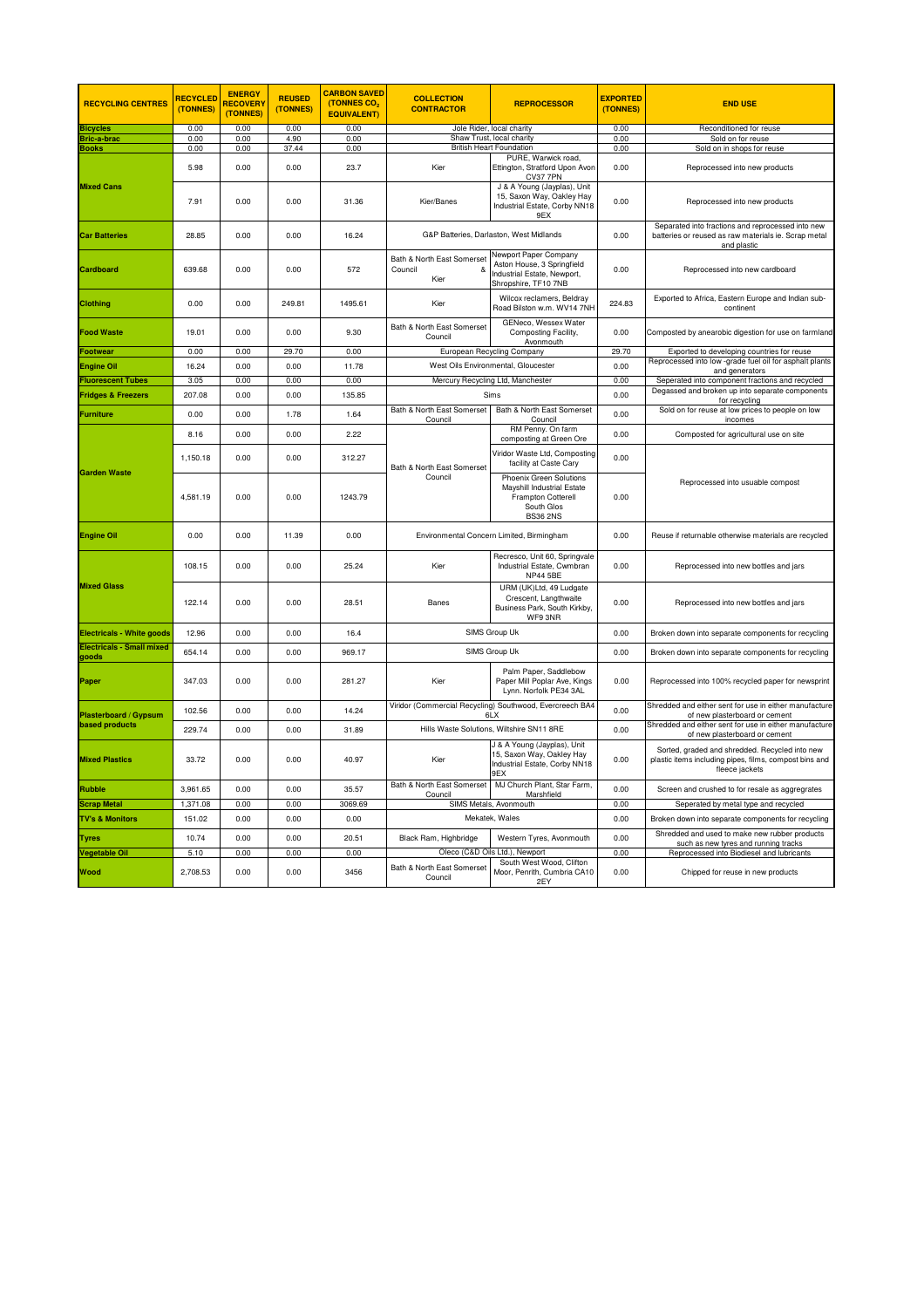| <b>OTHER RECYCLING</b>                                                                         | <b>RECYCLED</b><br>(TONNES) | <b>ENERGY</b><br><b>RECOVER\</b><br>(TONNES) | <b>REUSED</b><br>(TONNES) | <b>CARBON SAVED</b><br>(TONNES CO <sub>2</sub><br><b>EQUIVALENT)</b> | <b>COLLECTION</b><br><b>CONTRACTOR</b>            | <b>REPROCESSOR</b>                                                                                                                                        | <b>EXPORTED</b><br>(TONNES) | <b>END USE</b>                                    |
|------------------------------------------------------------------------------------------------|-----------------------------|----------------------------------------------|---------------------------|----------------------------------------------------------------------|---------------------------------------------------|-----------------------------------------------------------------------------------------------------------------------------------------------------------|-----------------------------|---------------------------------------------------|
|                                                                                                | 0.00                        | 0.00                                         | 0.00                      | 0.00                                                                 | Bath & North East Somerset<br>Council             | Bracken Down Ltd. On farm<br>composting at Green Ore                                                                                                      | 0.00                        | Composted for agricultural use on site            |
| <b>Leaf litter from street</b><br>sweepings                                                    | 0.00                        | 0.00                                         | 0.00                      | 0.00                                                                 | Bath & North East Somerset<br>Council             | Hills Waste Management,<br>Calne, Wiltshire                                                                                                               | 0.00                        |                                                   |
|                                                                                                | 0.00                        | 0.00                                         | 0.00                      | 0.00                                                                 | Bath & North East Somerset<br>Council             | Viridor Waste Ltd, Composting<br>facility at Caste Cary                                                                                                   | 0.00                        | Reprocessed into usuable compost                  |
| <b>Other mixed items</b>                                                                       | 0.00                        | 0.00                                         | 0.06                      | 0.00                                                                 | Residents of Bath & North<br><b>East Somerset</b> | Residents of Bath & North<br><b>East Somerset</b>                                                                                                         | 0.00                        | Reused by residents of Bath & North East Somerset |
| <b>WASTE RECOVERED</b><br><b>FROM WEEKLY</b><br><b>COUNCIL BLACK SACK</b><br><b>COLLECTION</b> | <b>RECYCLED</b><br>(TONNES) | <b>ENERGY</b><br><b>RECOVER</b><br>(TONNES)  | <b>REUSED</b><br>(TONNES) | <b>CARBON SAVED</b><br>(TONNES CO <sub>2</sub><br><b>EQUIVALENT)</b> | <b>CONTRACTOR</b>                                 | <b>REPROCESSOR</b>                                                                                                                                        | <b>EXPORTED</b><br>(TONNES) | <b>END USE</b>                                    |
| <b>Aluminium</b>                                                                               | 0.00                        | 0.00                                         | 0.00                      | 0.00                                                                 | New Earth Solutions,<br>Avonmouth                 | Alutrade Limited, Langley<br>Forge House, Tat Bank Road<br>Oldbury, West Midlands, B69<br>4NH                                                             | 0.00                        | Remelted for production of new aluminium products |
|                                                                                                | 0.00                        | 0.00                                         | 0.00                      | 0.00                                                                 | New Earth Solutions,<br>Avonmouth                 | Sims Group UK Ltd, Royal<br>Edward Dock, Avonmouth,<br>Bristol, BS11 9BT                                                                                  | 0.00                        | Remelted for production of new aluminium products |
|                                                                                                | 1.38                        | 0.00                                         | 0.00                      | 2.47                                                                 | New Earth Solutions,<br>Avonmouth                 | Sims Group UK Ltd, Royal<br>Edward Dock, Avonmouth,<br>Bristol, BS11 9BT                                                                                  | 0.00                        | Remelted for production of new ferrous products   |
|                                                                                                | 13.86                       | 0.00                                         | 0.00                      | 24.94                                                                | New Earth Solutions,<br>Avonmouth                 | Europeon Metal Recycling,<br>Alexandra Dock 1, Bootle,<br>Liverpool L20 1BX                                                                               | 0.00                        | Remelted for production of new ferrous products   |
|                                                                                                | 4.46                        | 0.00                                         | 0.00                      | 8.02                                                                 | New Earth Solutions.<br>Avonmouth                 | Alutrade Limited, Langley<br>Forge House, Tat Bank Road<br>Oldbury, West Midlands, B69<br>4NH                                                             | 0.00                        | Remelted for production of new ferrous products   |
| <b>Steel</b>                                                                                   | 76.09                       | 0.00                                         | 0.00                      | 136.90                                                               | New Earth Solutions.<br>Avonmouth                 | Ward Bros (Steel) Ltd,<br>Cleveland House, Cleveland<br>Street, Darlington, Country<br>Durham DL1 2PE                                                     | 0.00                        | Remelted for production of new ferrous products   |
|                                                                                                | 0.00                        | 0.00                                         | 0.00                      | 0.00                                                                 | New Earth Solutions.<br>Avonmouth                 | Alutrade Limited, Howard<br>Road, Park Farm Industrial<br>Estate, Redditch, B98 7SE                                                                       | 0.00                        | Remelted for production of new ferrous products   |
|                                                                                                | 29.90                       | 0.00                                         | 0.00                      | 53.80                                                                | Hills MBT                                         | E Shanley & Son (Trowbridge)<br>Ltd, 43 Shails Lane,<br>Trowbridge, Wilts BA14 8LN                                                                        | 0.00                        | Remelted for production of new ferrous products   |
| <b>Mixed Cans</b>                                                                              | 18.20                       | 0.00                                         | 0.00                      | 72.16                                                                | Hills MBT                                         | E Shanley & Son (Trowbridge)<br>Ltd, 43 Shails Lane,<br>Trowbridge, Wilts BA14 8LN                                                                        | 0.00                        | Remelted for production of new metal products     |
| <b>Compost like material</b>                                                                   | 574.12                      | 0.00                                         | 0.00                      | 0.00                                                                 | New Earth Solutions,<br>Avonmouth                 | 4 Recycling c/o Imerys<br>Minerals Ltd, Dubbers<br>Restoration Area, Nanpean,<br>Cornwall                                                                 | 0.00                        | Used for landfill site restoration                |
|                                                                                                | 0.00                        | 565.97                                       | 0.00                      | 20.97                                                                | New Earth Solutions,<br>Avonmouth                 | AVR Afvalverwerking BV,<br>ProffesorGerbrandyweg 10,<br>3197 KK Rotterdam-Botlek,<br>The Netherlands                                                      | 565.97                      | Exported for energy recovery                      |
|                                                                                                | 0.00                        | 1,178.19                                     | 0.00                      | 43.65                                                                | New Earth Solutions,<br>Avonmouth                 | <b>HVC Afvalcentrale localle</b><br>Dordrecht, Baanhoekweg 40.<br>3313 LA DORDRECHT, The<br>Netherlands                                                   | 1,178.19                    | Exported for energy recovery                      |
|                                                                                                | 0.00                        | 72.32                                        | 0.00                      | 2.68                                                                 | New Earth Solutions.<br>Avonmouth                 | AVG Koln mbH.<br>Geestemunder Str.23, 50735<br>Kolm, Germany                                                                                              | 72.32                       | Exported for energy recovery                      |
|                                                                                                | 0.00                        | 571.81                                       | 0.00                      | 21.18                                                                | New Earth Solutions,<br>Avonmouth                 | N&P Hamburger Rieger<br>GmbH, An der heide B 5, D-<br>03130 Spremburg-Schwarze<br>Pumpe, Germany                                                          | 571.81                      | Exported for energy recovery                      |
|                                                                                                | 0.00                        | 78.66                                        | 0.00                      | 2.91                                                                 | New Earth Solutions,<br>Avonmouth                 | <b>Associate British Ports</b><br>Holdings Ltd, Shed No.7,<br>Westside Road, Royal Dock,<br>Grimsby, North East<br>Lincolnshire DN31 3TF                  | 78.66                       | Exported for energy recovery                      |
|                                                                                                | 0.00                        | 346.52                                       | 0.00                      | 12.84                                                                | New Earth Solutions,<br>Avonmouth                 | Weener Energie GmbH & Co.<br>Dr-Werner-Klingele Strasse 1<br>26826 Weener, Germany                                                                        | 346.52                      | Exported for energy recovery                      |
|                                                                                                | 0.00                        | 653.51                                       | 0.00                      | 24.21                                                                | New Earth Solutions,<br>Avonmouth                 | Attero, Moerdijk AEC,<br>Middenweg 34, 4782 PM<br>Moerdijk, Postbus 4114, 6080<br>AC Haelen, Netherlands                                                  | 0.00                        | Energy recovery                                   |
|                                                                                                | 0.00                        | 232.49                                       | 0.00                      | 8.61                                                                 | New Earth Solutions,<br>Avonmouth                 | BIR Avfallsenergi AS,<br>Conrad Mohrsveg 15,<br>5072 Bergen,<br>Norway                                                                                    | 0.00                        | Treatment & recovery                              |
| Other - RDF / Energy<br><b>Recovery</b>                                                        | 0.00                        | 77.33                                        | 0.00                      | 2.86                                                                 | New Earth Solutions,<br>Avonmouth                 | Viridor Waste Management<br>Limited, Cardiff Energy<br>Recovery Facility, Trident<br>Park, Cardiff, CF24 5EN                                              | 0.00                        | Treatment & recovery                              |
|                                                                                                | 0.00                        | 145.44                                       | 0.00                      | 5.39                                                                 | New Earth Solutions,<br>Avonmouth                 | Midland Waste Treatment<br>Ltd., Bull Lane Works Waste<br>Treatment & Transfer Station,<br>Brandon Way, West<br>Bromwich, West Midlands<br><b>B70 9PQ</b> | 0.00                        | Treatment & recovery                              |
|                                                                                                | 0.00                        | 2,181.85                                     | 0.00                      | 80.83                                                                | New Earth Solutions,<br>Avonmouth                 | DFDS Seaways PLC, Nordic<br>House, Western Access Road,<br>Immingham Dock,<br>Immingham, North<br>Lincolnshire DN40 2LZ                                   | 2,181.85                    | Exported for energy recovery                      |
|                                                                                                | 0.00                        | 228.63                                       | 0.00                      | 8.47                                                                 | New Earth Solutions,<br>Avonmouth                 | Affaldplus I/S, Ved Fjorden 20,<br>Naestved, DK-4700, Denmark                                                                                             | 228.63                      | Exported for energy recovery                      |